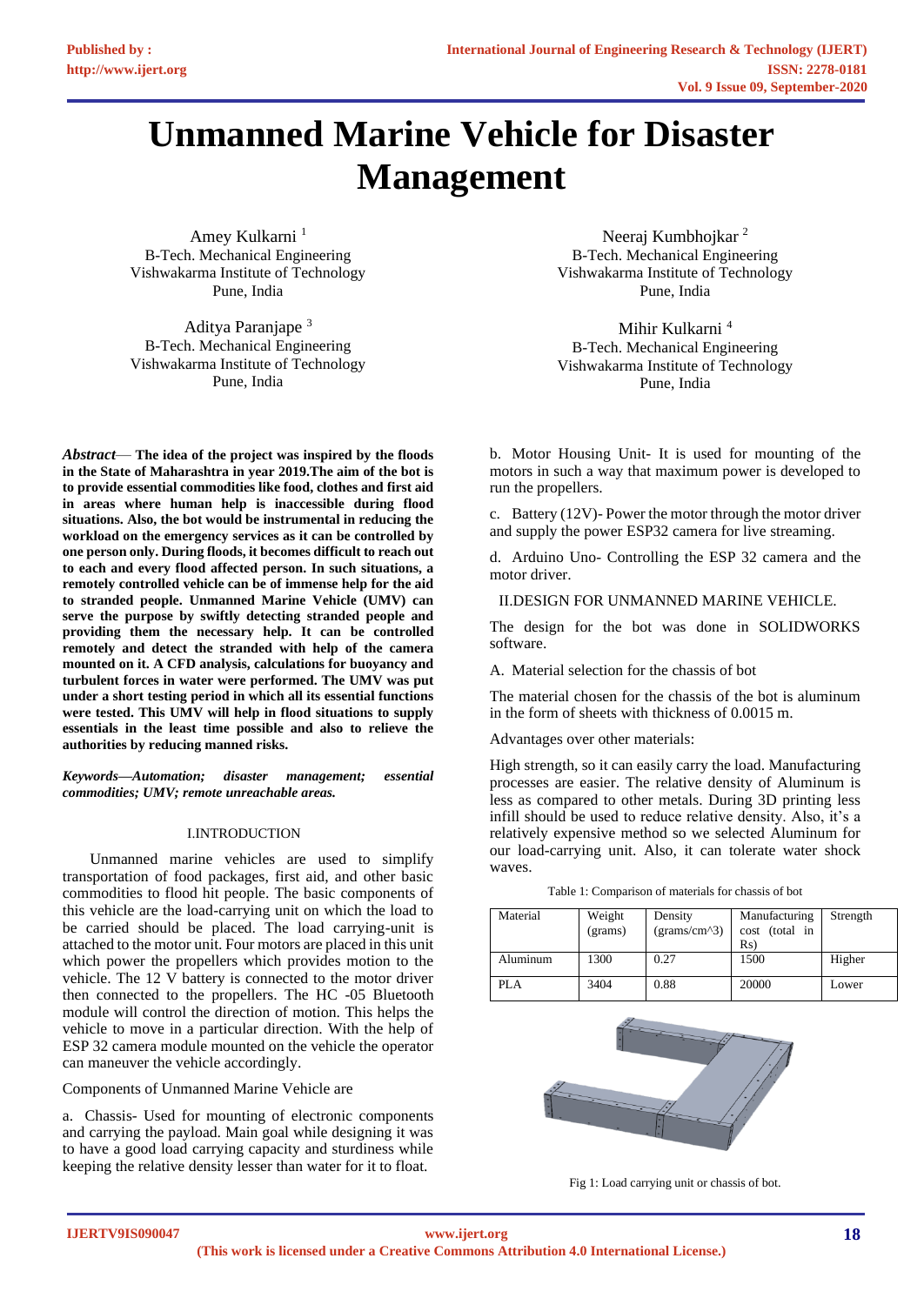B. Design of the motor housing.

a. Motor housing body

The motor housing should be able to accommodate four DC motors. The selected material for the body of motor housing was Polylactic acid (PLA) and was manufactured using three-dimensional print.

The curves and structure of housing was such that it could be difficult to manufacture using sheet metal.

## Advantages of PLA:

[PLA](https://www.3dhubs.com/3d-printing/plastic/pla/) is ideal for 3D prints due to its lower printing temperature and is easier to print with and therefore better suited for parts with fine details. Moreover, PLA provided better and enough strength as compared to other material.

|  |  | Table 2: Comparison of materials for body of motor housing. |
|--|--|-------------------------------------------------------------|
|  |  |                                                             |

| Material | Tensile strength (MPa) | Density $(g/cm^3)$ |
|----------|------------------------|--------------------|
| PLA      | 37                     |                    |
| ABS      |                        | $1 - 1.4$          |



Fig 2: Motor housing unit of bot.

## b. Propellers

The selected material for propellers was Polylactic acid or polylactide (PLA) manufactured using 3D Printing (with 50% infill). Four propellers were coupled to each DC motor for the required motion over water.



 Fig 3: Propeller manufactured using 3-d print. III.METHODOLOGY

A system of electronic components is built to supply the battery power to the motor according to the operator. For maneuverability, the power should be supplied to the motor in a specific manner. The UMV moves on the water. A device is required to find people in unreached areas which will guide the operator of UMV exactly where to move.

Components required are

## A. ESP32-CAM

The ESP32-CAM is a very small camera module with the ESP32-S chip. It comes in two parts. The main board (which is an ESP32 module mounted on a larger board) and a separate camera module. Camera is of 2 Megapixels and the whole unit requires about 5 Volt power. It is provided with a micro SD card slot which is beneficial to capture and store images taken with the camera or to store files. It has an IP address which can be copied and opened in the browser for live streaming. Thus, ESP-32 camera is used for live streaming through the prescribed IP address



Fig 4: ESP32-Camera module

## B. Arduino UNO

The Arduino Uno is a microcontroller board. It has 20 digital input/output pins (out of which 6 can be used as Pulse Width Modulation outputs and 6 can be used as analog inputs), a 16 MHz resonator, a USB connection, a power jack, an in-circuit system programming (ICSP) header, and a reset button. It is used in UMV to receive the commands from user through Bluetooth module, process and accordingly control the power supplied to the motor through motor driver based on the code which is fed to it and also for the image processing of camera module

## C. HC-05 Bluetooth module

HC-05 6 Pin Wireless Serial Bluetooth Module is a Bluetooth module used with microcontrollers such as Arduino UNO. It uses the UART protocol to make it easy to send and receive data wirelessly. It is used in UMV to receive commands from operators.

## D. 289N Motor drive

It is a high-power motor driver perfect for driving DC Motors and Stepper Motors. It uses the popular L298 motor driver IC and has a 5 Volt regulator which it can supply to an external circuit. It can control up to 4 DC motors, or 2 DC motors with directional and speed control. Motor drive is used for controlling power supplied to 4 DC motors in UMV which helps for maneuverability.

E. Miscellaneous

12 Volt battery as power source and four 300 rpm DC motors for providing UMV required motion.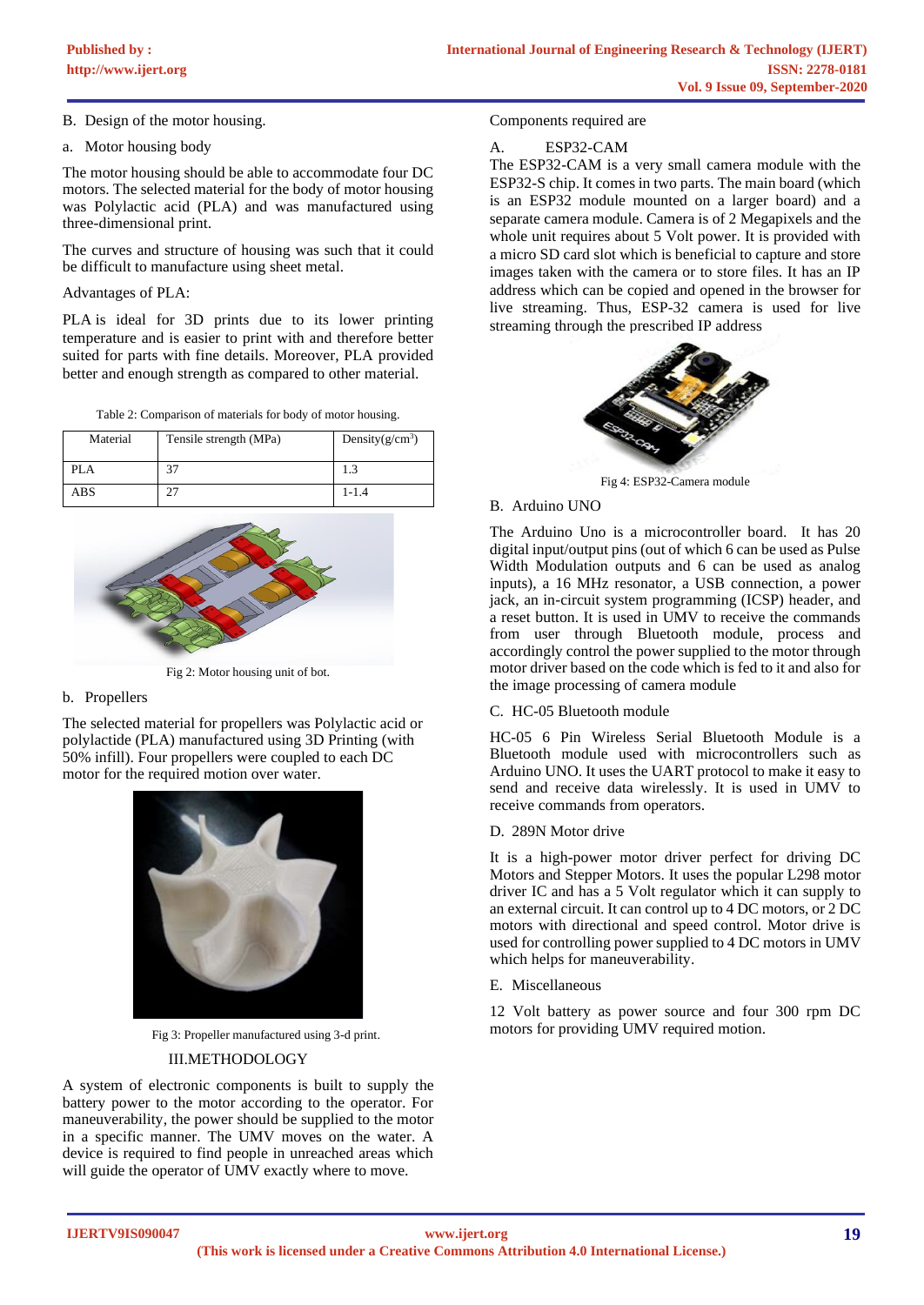

Fig 5: Motor electric circuit.

#### IV.ANALYSIS

By knowing quantities such as maximum velocity of the bot, dimensions equivalent to submerged bot, frontal area of bot we can get following results with help of simulation tools like ANSYS

- a) Flow characteristics
- b) Resistive force
- c) Velocity profiles along the width of bot
- d) Understanding of propeller position

Table 3: ANSYS simulation model details

| Model used               | Fluent-K epsilon                       |
|--------------------------|----------------------------------------|
| <b>Input Conditions</b>  | Velocity 3 kilometers per hour (0.866) |
|                          | meters per seconds)                    |
| <b>Output Conditions</b> | Outflow condition                      |
| Mesh Details             | Nodes-25199                            |
|                          | Elements-127029                        |



Fig 6: overall flow conditions in terms of velocity.

The above figure gives an idea of change in velocity and flow separation due to corners in the model. The flow can be improved by more streamline design which will further improve the efficiency.



Fig 7: flow characteristics at the centre of the model.

From the above figure, the flow divergence is visible through the analysis. Also, the observation about the minimum fluid availability at the centre is considered for location of the propellers.



Fig 8: Flow characteristics at the inner edge of protrusion

Protrusions are the I shaped extensions part of the load carrying unit of the UMV. The analysis at the protrusion is necessary as they are the features experiencing the resistive force first while moving ahead. The inner edge characteristics help us to get a better understanding of flow.



Fig 9: Flow at outer edge of protrusion

The above analysis is important with respect to the propeller system. The distance of the propellers from the centre has to be in the region where the flow of water is least affected.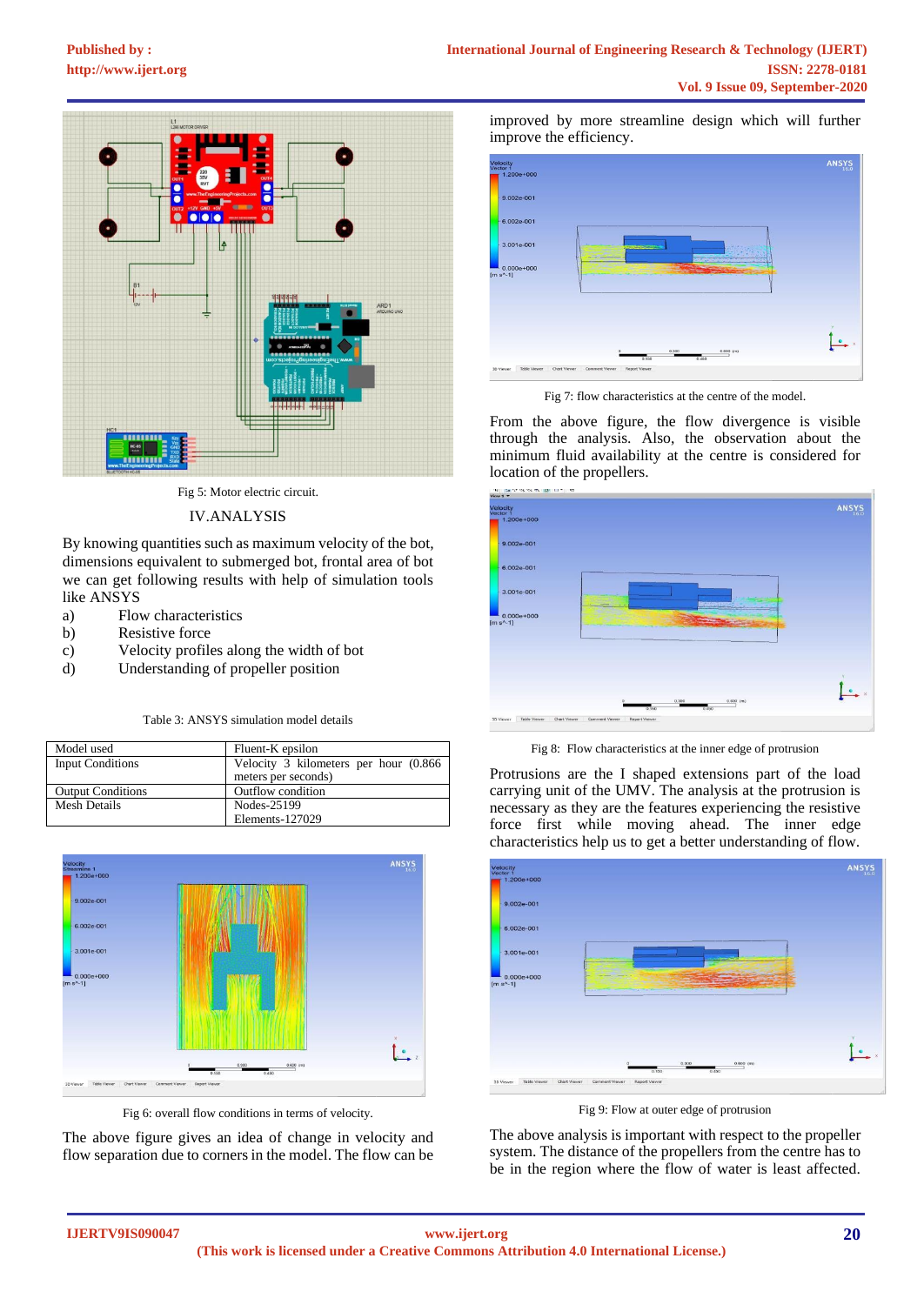Also in order to maintain the compactness of the model the propellers should not be extremely wide owing to the better flow conditions.



Fig 10: Flow at 25 mm distance away from outer edge of the protrusion



Fig 11: Flow at 55 mm distance away from outer edge of the protrusion

The need of analyzing above flows is to understand when the flow becomes normal and hence the position of the propellers can be placed for having maximum propulsion efficiency.

The resistive force of 45 Newton was obtained and is used for the calculations as below.

Considering the iterative calculations from above CFD, the range for resistive forces was found. This range will help us calculate the Viscous drag the model is experiencing in the water. As the drag remains nearly constant for a range of velocities of the model, this value of drag can be used to calculate the forces experienced by the model in the water at different velocities, which will help in deciding the power requirements of UMV(i.e., the motors which need to be used) and designing the model. A MATLAB code was generated to plot the graphs of Resistive force versus velocity at different values of drag coefficient. The top speed of the UMV is considered to be 5 kilometers per hour.



Fig 12: Viscous force resistance in Newtons against velocity in kilometers per hour considering drag coefficient as 5.



Fig 13: Viscous force resistance in Newtons against velocity in kilometers per hour considering drag coefficient as 6.



Fig 14: Viscous force resistance in Newtons against velocity in kilometers per hour considering drag coefficient as 4.

For maximum drag coefficient 6 the maximum resistive force generated is 142.2 N. Motor should be selected to overcome this resistive force at 5km/hr. to propel the bot forward.

Power required to propel is given by force multiplied by velocity, i.e. 196.23 Watt (142.2\*13.8).